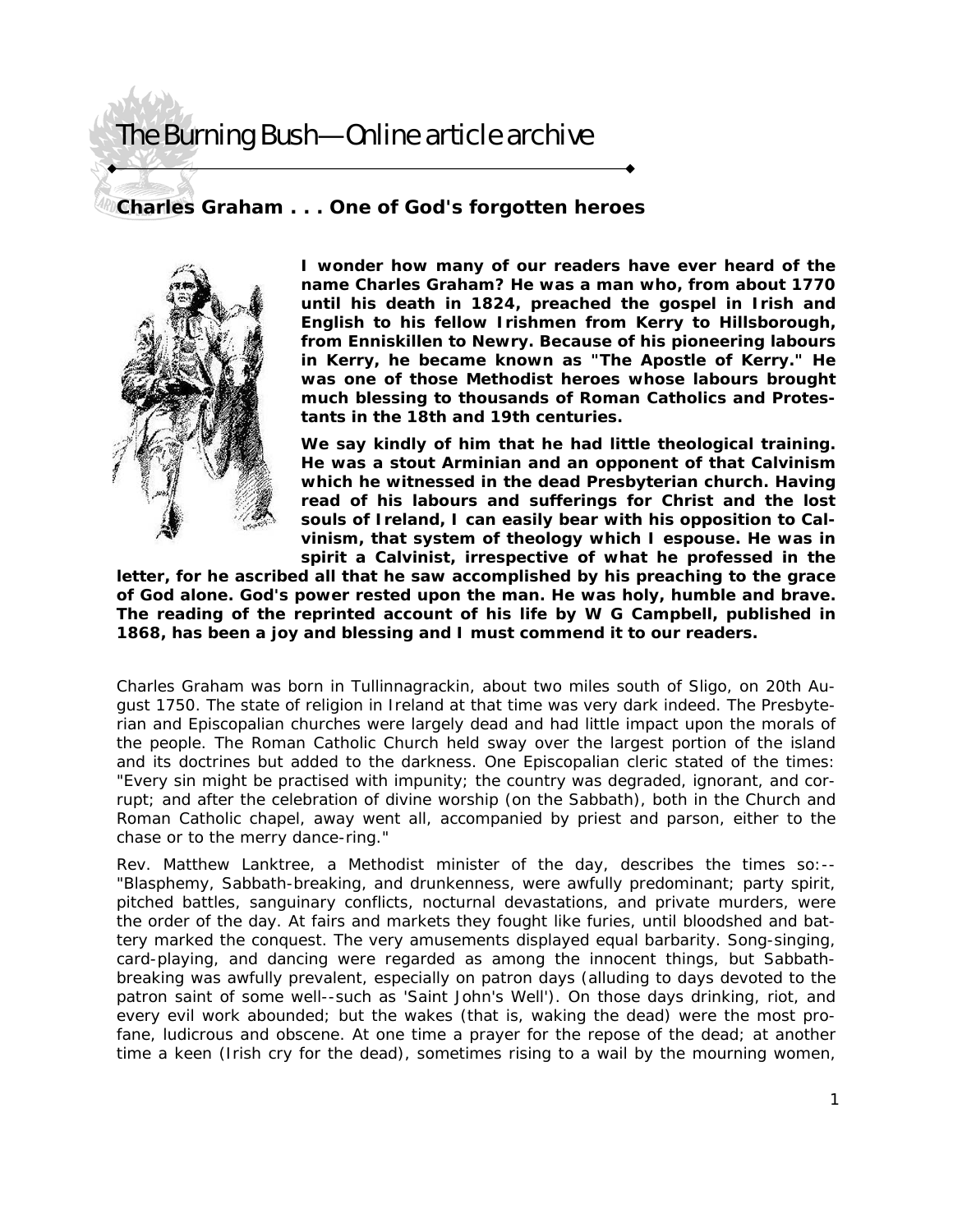## The Burning Bush—Online article archive

perhaps half drunk; and then the smoking, drinking, and jokes by the aged, while the young were allowed to revel in all manner of folly."

Charles Graham had a meagre education, staying at school long enough only to learn reading and writing and basic arithmetic. He later greatly regretted his limited education. He had little by way of spiritual knowledge. The death of his father while he was a teenager did slow him in his decadent ways for a time, but he soon cast off that restraint. He became involved with the sinful practices of his age and said of himself: "I might truly be called legion, for no chains could bind me."

He came into contact with some Methodists through attending a funeral. It was through this encounter that he was awakened. He tells of his state at that time. "I took my full swing of pleasure, and neither vows or good purposes could stand before the power of temptation. I regarded neither God, or man, or demon, or kindred, except my mother, who had often cause to weep over me. When I went abroad I seldom returned without a fight, and at different times my wickedness endangered my life."

That which he formerly delighted in now became a thing of dread and remorse. Thus he continued for a full fortnight in all the agony of woe. At length the hour of deliverance arrived. He went to Sligo, and heard the sweet sound of Gospel grace again, very likely from the same minister under whom he was awakened. In the middle of the sermon, while the preacher was directing the convinced penitent to the Lamb of God, faith sprang up in his heart. He says himself, "The Sun of Righteousness arose with healing in his wings." Joy and gladness filled his weary and heavy-laden spirit. He writes, "I believe on that occasion I received the justifying grace of God, for I felt my trouble dispersed like mist before the rising sun." This event took place on 17th March 1770, and in the twentieth year of his age.

Passing over the next few years we come to 1790 when, at the age of forty, he was appointed as a circuit preacher in the County of Kerry where there was little gospel light. He was now married and had two children. He lodged his family in Limerick with the local Methodists there and proceeded toward Kerry. On his first night in Kerry, he sought lodgings in a humble hotel in Castle Island about 10 miles from Tralee, the county town of Kerry. It was soon being broadcast that a 'false prophet' had arrived, and soon the local priest at the head of a mob came to the inn and demanded the expulsion of the preacher. This had to be done, of course, to please "his reverence"! Charles Graham was thus thrust out into the darkness in an area unknown to him. Thus began his labours for God in Kerry. Many were the assaults and attacks he endured for the gospel and the souls of the Roman Catholic people of the county of Kerry. Charles Graham was a fluent speaker of Irish and always found the common people ready and glad to listen to the gospel. It was only when stirred by the priests that he came under attack from them.

Hundreds of people were converted in the first year of his labours in Kerry, two hundred of whom were received into the Methodist Society while many more were placed on trial. Those were days when a mere 'profession' did not suffice to have a person recognised as a Christian, but consistent holy works were required to demonstrate the genuineness of conversion. He continued in Kerry for another year, extending his circuit. Again, hundreds were converted. In 1793, Charles Graham was appointed to the Enniskillen circuit. It was from this time that God was pleased to move in mighty power upon towns and villages so